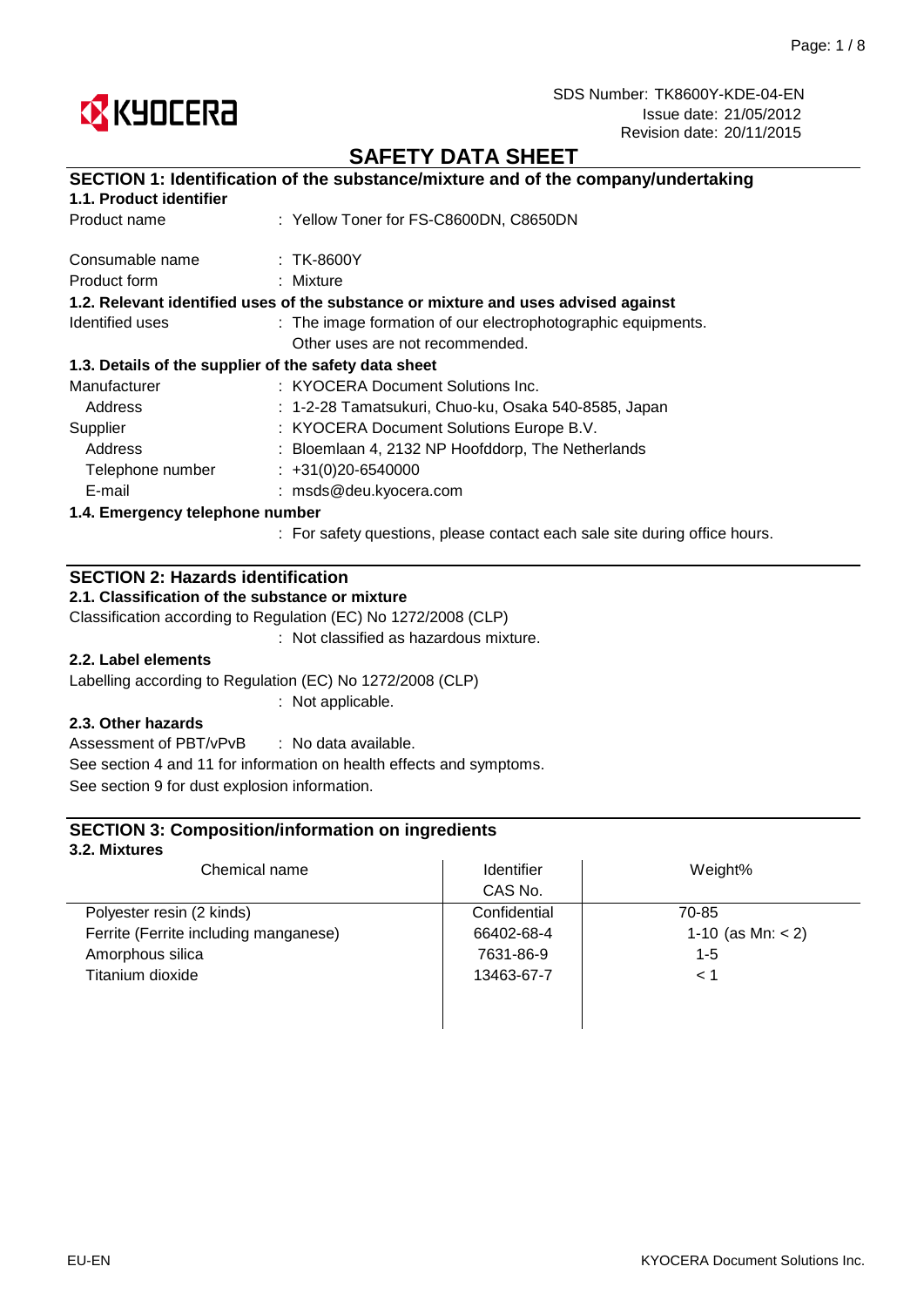

# **SAFETY DATA SHEET**

| Information of Ingredients                                                                                             |                                                                                                      |  |  |  |  |
|------------------------------------------------------------------------------------------------------------------------|------------------------------------------------------------------------------------------------------|--|--|--|--|
| (1) Substance which present a health or environmental hazard within the meaning of CLP<br>: None.                      |                                                                                                      |  |  |  |  |
|                                                                                                                        | (2) Substance which are assigned Community workplace exposure limits<br>: None.                      |  |  |  |  |
|                                                                                                                        |                                                                                                      |  |  |  |  |
|                                                                                                                        | (3) Substance which are PBT or vPvB in accordance with the criteria set out in Annex XIII of REACH   |  |  |  |  |
| $:$ None.                                                                                                              |                                                                                                      |  |  |  |  |
| (4) Substance which are included in the list established in accordance with Article 59(1) of REACH (SVHC)<br>$:$ None. |                                                                                                      |  |  |  |  |
|                                                                                                                        | See section 16 for the full text of the H statements declared above.                                 |  |  |  |  |
| <b>SECTION 4: First aid measures</b>                                                                                   |                                                                                                      |  |  |  |  |
| 4.1. Description of first aid measures                                                                                 |                                                                                                      |  |  |  |  |
| Inhalation                                                                                                             | : Remove from exposure to fresh air and gargle with plenty of water.                                 |  |  |  |  |
|                                                                                                                        | Consult a doctor in case of such symptoms as coughing.                                               |  |  |  |  |
| <b>Skin Contact</b>                                                                                                    | : Wash with soap and water.                                                                          |  |  |  |  |
| Eye Contact                                                                                                            | : Flush with water immediately and see a doctor if irritating.                                       |  |  |  |  |
| Ingestion                                                                                                              | : Rinse out the mouth. Drink one or two glasses of water to dilute.                                  |  |  |  |  |
|                                                                                                                        | Seek medical treatment if necessary.                                                                 |  |  |  |  |
|                                                                                                                        | 4.2. Most important symptoms and effects, both acute and delayed                                     |  |  |  |  |
| Potential health effects and symptoms                                                                                  |                                                                                                      |  |  |  |  |
| Inhalation                                                                                                             | : Prolonged inhalation of excessive dusts may cause lung damage.                                     |  |  |  |  |
|                                                                                                                        | Use of this product as intended does not result in prolonged inhalation of<br>excessive toner dusts. |  |  |  |  |
| Skin contact                                                                                                           | : Unlikely to cause skin irritation.                                                                 |  |  |  |  |
| Eye contact                                                                                                            | : May cause transient eye irritation.                                                                |  |  |  |  |
| Ingestion                                                                                                              | : Use of this product as intended does not result in ingestion.                                      |  |  |  |  |
|                                                                                                                        | 4.3. Indication of any immediate medical attention and special treatment needed                      |  |  |  |  |
|                                                                                                                        | : No additional information available.                                                               |  |  |  |  |

| <b>SECTION 5: Firefighting measures</b>                    |                                                                                           |
|------------------------------------------------------------|-------------------------------------------------------------------------------------------|
| 5.1. Extinguishing media                                   |                                                                                           |
| Suitable extinguishing media                               | : Water spray, foam, powder, $CO2$ or dry chemical.                                       |
| Unsuitable extinguishing media                             | : None specified.                                                                         |
| 5.2. Special hazards arising from the substance or mixture |                                                                                           |
| Hazardous combustion products                              | : Carbon dioxide. Carbon monoxide.                                                        |
| 5.3. Advice for firefighters                               |                                                                                           |
| Fire-fighting procedures                                   | : Pay attention not to blow away dust.                                                    |
|                                                            | Drain water off around and decrease the atmosphere temperature to<br>extinguish the fire. |
| Protective equipment for firefighters                      | : None specified.                                                                         |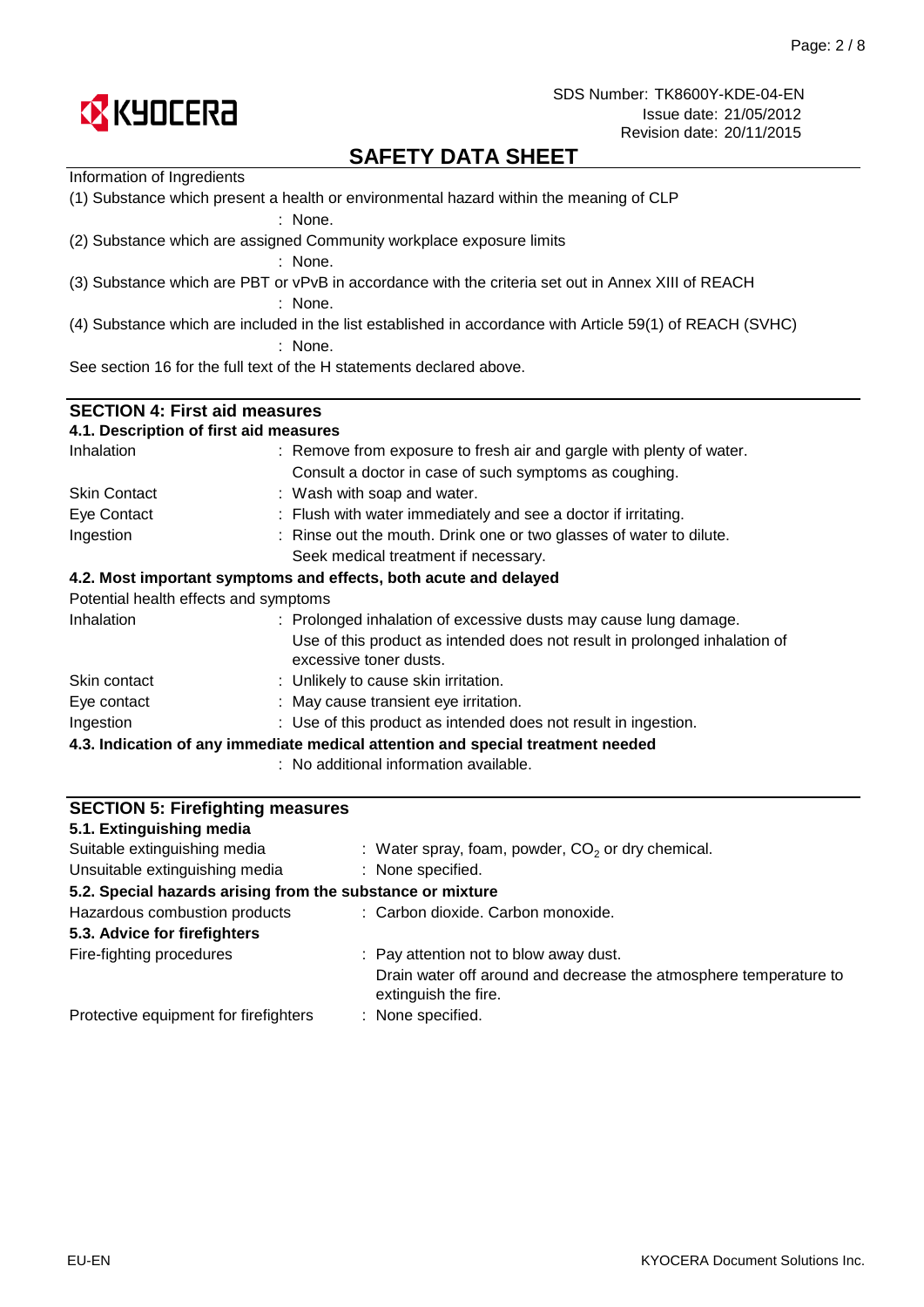

## **SAFETY DATA SHEET**

### **SECTION 6: Accidental release measures**

|  |  | 6.1. Personal precautions, protective equipment and emergency procedures |  |  |  |  |  |
|--|--|--------------------------------------------------------------------------|--|--|--|--|--|
|--|--|--------------------------------------------------------------------------|--|--|--|--|--|

: Avoid inhalation, ingestion, eye and skin contact in case of accidental release. Avoid formation of dust. Provide adequate ventilation.

### **6.2. Environmental precautions**

: Do not allow to enter into surface water or drains.

#### **6.3. Methods and material for containment and cleaning up**

Method for cleaning up exclosive of the released powder not to blow away and wipe up with a wet cloth.

### **6.4. Reference to other sections**

See section 13 for disposal information.

| <b>SECTION 7: Handling and storage</b>                                                            |
|---------------------------------------------------------------------------------------------------|
| 7.1. Precautions for safe handling                                                                |
| : Do not attempt to force open or destroy the toner container or unit.                            |
| See installation guide of this product.                                                           |
| 7.2. Conditions for safe storage, including any incompatibilities                                 |
| : Keep the toner container or unit tightly closed and store in a cool, dry and dark               |
| place keeping away from fire. Keep out of the reach of children.                                  |
| 7.3. Specific end use(s)                                                                          |
| : No additional information available.                                                            |
|                                                                                                   |
| <b>SECTION 8: Exposure controls/personal protection</b>                                           |
| 8.1. Control parameters                                                                           |
| (Reference data)                                                                                  |
| US ACGIH Threshold Limit Values (TWA)                                                             |
| Particles: 10 mg/m <sup>3</sup> (Inhalable particles), 3 mg/m <sup>3</sup> (Respirable particles) |
| Manganese compounds (Ferrite component): 0.2 mg/m <sup>3</sup> (as Mn)                            |
| Titanium dioxide: 10 $mg/m3$                                                                      |
|                                                                                                   |
|                                                                                                   |
| US OSHA PEL (TWA)                                                                                 |
| Particles: 15 mg/m <sup>3</sup> (Total dust), 5 mg/m <sup>3</sup> (Respirable fraction)           |
| Manganese compounds (Ferrite component): 5 mg/m <sup>3</sup> (Ceiling) (as Mn)                    |
| Amorphous silica: 80 mg/m <sup>3</sup> /%SiO <sub>2</sub>                                         |
| Titanium dioxide: $15 \text{ mg/m}^3$ (Total dust)                                                |
|                                                                                                   |
| EU Occupational exposure limits : Directive 2000/39/EC, 2006/15/EC and 2009/161/EU                |
| Not listed.                                                                                       |
| 8.2. Exposure controls                                                                            |
|                                                                                                   |

| Appropriate engineering controls | : Special ventilator is not required under normal intended use.                                                                    |
|----------------------------------|------------------------------------------------------------------------------------------------------------------------------------|
|                                  | Use in a well ventilated area.                                                                                                     |
| Personal protective equipment    | : Respiratory protection, eye protection, hand protection, skin and body<br>protection are not required under normal intended use. |
| Environmental exposure controls  | : No additional information available.                                                                                             |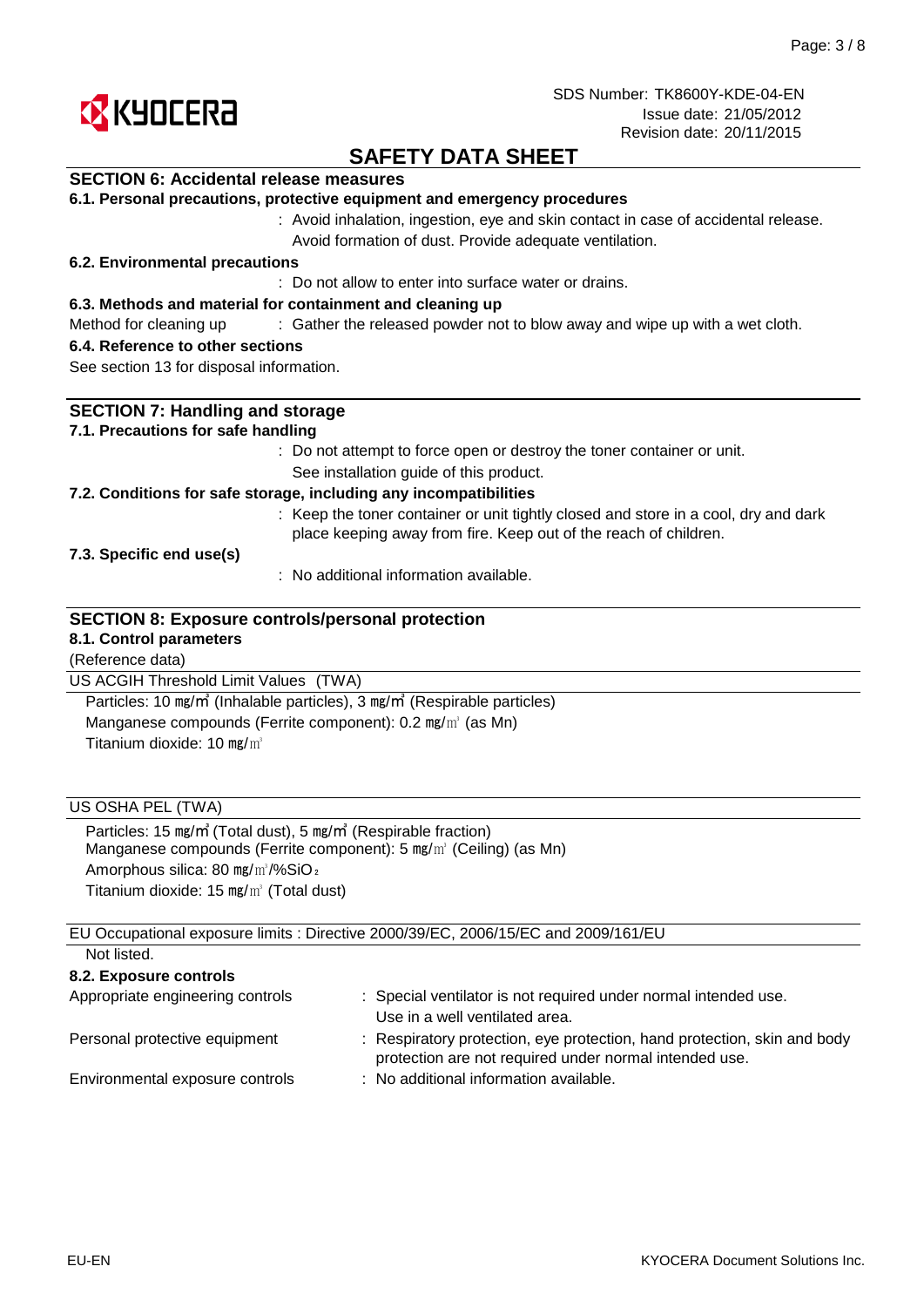

# **SAFETY DATA SHEET**

### **SECTION 9: Physical and chemical properties**

**9.1. Information on basic physical and chemical properties**

|  | Appearance |
|--|------------|
|--|------------|

| Physical state                         | : Solid.                                               |         |
|----------------------------------------|--------------------------------------------------------|---------|
|                                        | (Fine powder)                                          |         |
| Color                                  | : Yellow.                                              |         |
| Odor                                   | : Odorless.                                            |         |
| Odor threshold                         | : No data available.                                   |         |
| рH                                     | : No data available.                                   |         |
| Melting point                          | : 100-120 ℃                                            | (Toner) |
| Boiling point                          | : No data available.                                   |         |
| Flash point                            | : No data available.                                   |         |
| Evaporation rate                       | : No data available.                                   |         |
| Flammability (solid, gas)              | : No data available.                                   |         |
| Upper/lower flammability or explosive  | : No data available.                                   |         |
| limits                                 |                                                        |         |
| Vapour pressure                        | : No data available.                                   |         |
| Vapour density                         | : No data available.                                   |         |
| Relative density                       | : 1.2-1.4 g/cm $^{\circ}$                              | (Toner) |
| Solubility(ies)                        | : Almost insoluble in water.                           |         |
| Partition coefficient: n-octanol/water | : No data available.                                   |         |
| Auto-ignition temperature              | : No data available.                                   |         |
| Decomposition temperature              | : No data available.                                   |         |
| <b>Viscosity</b>                       | : No data available.                                   |         |
| <b>Explosive properties</b>            | : No data available.                                   |         |
| Oxidising properties                   | : No data available.                                   |         |
| 9.2. Other information                 |                                                        |         |
| Dust explosion properties              | : Dust explosion is improbable under normal inte       |         |
|                                        | الماما مالده متملئة متمام ومتناوب المتنب الملدة ومداور |         |

Experimental explosiveness of toner is classified into the same rank such kind of powder as flour, dry milk and resin powder according to the pressure rising speed. ended use.

| <b>SECTION 10: Stability and reactivity</b> |                                                                      |
|---------------------------------------------|----------------------------------------------------------------------|
| 10.1. Reactivity                            | $:$ No data available.                                               |
| 10.2. Chemical stability                    | : This product is stable under normal conditions of use and storage. |
| 10.3. Possibility of hazardous reactions    |                                                                      |
|                                             | : Hazardous reactions will not occur.                                |
| 10.4. Conditions to avoid                   | : None specified.                                                    |
| 10.5. Incompatible materials                | : None specified.                                                    |
| 10.6. Hazardous decomposition products      |                                                                      |
|                                             | : Hazardous decomposition products are not to be produced.           |
|                                             |                                                                      |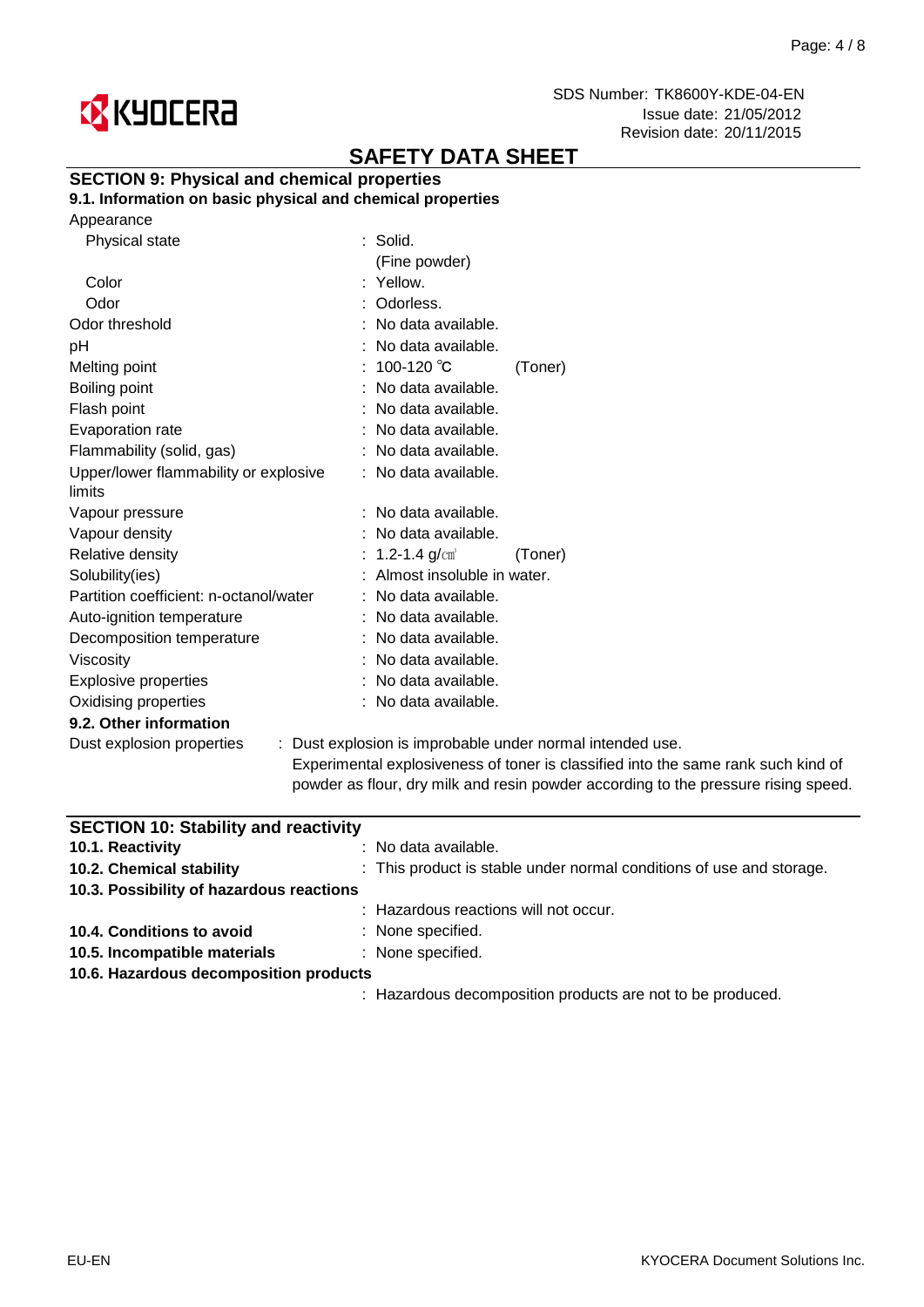

# **SAFETY DATA SHEET**

### **SECTION 11: Toxicological information**

### **11.1. Information on toxicological effects**

Based on available data, the classification criteria listed below are not met.

| Acute toxicity                      |                                                                                                                                                                                                          |
|-------------------------------------|----------------------------------------------------------------------------------------------------------------------------------------------------------------------------------------------------------|
| Oral $(LD_{50})$                    | $\therefore$ > 2000 mg/kg (rat)<br>(Based on test result of similar product.) (Toner)<br>> 2500 mg/kg (rat)<br>(Based on test result of constituent materials.) (Carrier)                                |
| Dermal $(LD_{50})$                  | : No data available.<br>(Toner)<br>> 2000 mg/kg (rat)<br>(Based on test result of constituent materials.) (Carrier)                                                                                      |
| Inhalation (LC <sub>50</sub> (4hr)) | $:$ > 5.0 mg/l (rat)<br>(Based on test result of similar product.) (Toner)                                                                                                                               |
| Skin corrosion/irritation           |                                                                                                                                                                                                          |
| Acute skin irritation               | : Non-irritant (rabbit)<br>(Based on test result of similar product.) (Toner)<br>Non-irritant (rabbit)<br>(Based on test result of constituent materials.) (Carrier)                                     |
| Serious eye damage/irritation       |                                                                                                                                                                                                          |
| Acute eye irritation                | : Minimal irritant (rabbit)<br>(Based on test result of similar product.) (Toner)                                                                                                                        |
| Respiratory or skin sensitisation   |                                                                                                                                                                                                          |
| Skin sensitisation                  | : Non-sensitiser (mouse)<br>(Based on test result of similar product.) (Toner)<br>Non-sensitiser (guinea pig)<br>(Based on test result of constituent materials.) (Carrier)                              |
| Germ cell mutagenicity              |                                                                                                                                                                                                          |
|                                     | : Ames Test is Negative.<br>(Toner)<br>Ames Test is Negative.<br>(Based on test result of constituent materials.) (Carrier)                                                                              |
| Information of Ingredients          | : No mutagen, according to MAK, TRGS905 and (EC) No 1272/2008 Annex VI.                                                                                                                                  |
| Carcinogenicity                     |                                                                                                                                                                                                          |
| Information of Ingredients          | : No carcinogen or potential carcinogen according to IARC, Japan Association on<br>Industrial Health, ACGIH, EPA, OSHA, NTP, MAK, California Proposition 65,<br>TRGS 905 and (EC) No 1272/2008 Annex VI. |

#### (except titanium dioxide)

The IARC reevaluated titanium dioxide as a Group 2B carcinogen (possibly carcinogenic to humans) as the result of inhalation exposure test in rats. But, oral/skin test does not show carcinogenicity. (\*2) In the animal chronic inhalation studies for titanium dioxide, the lung tumor was observed in only rats. It is estimated that this is attributed to the overload of rat's lung clearance mechanism (overload phenomenon). (\*3) The inhalation of excessive titanium dioxide dose not occur in normal use of this product. Also, epidemiological studies to date have not revealed any evidence of the relation between occupational exposure to titanium dioxide and respiratory tract diseases.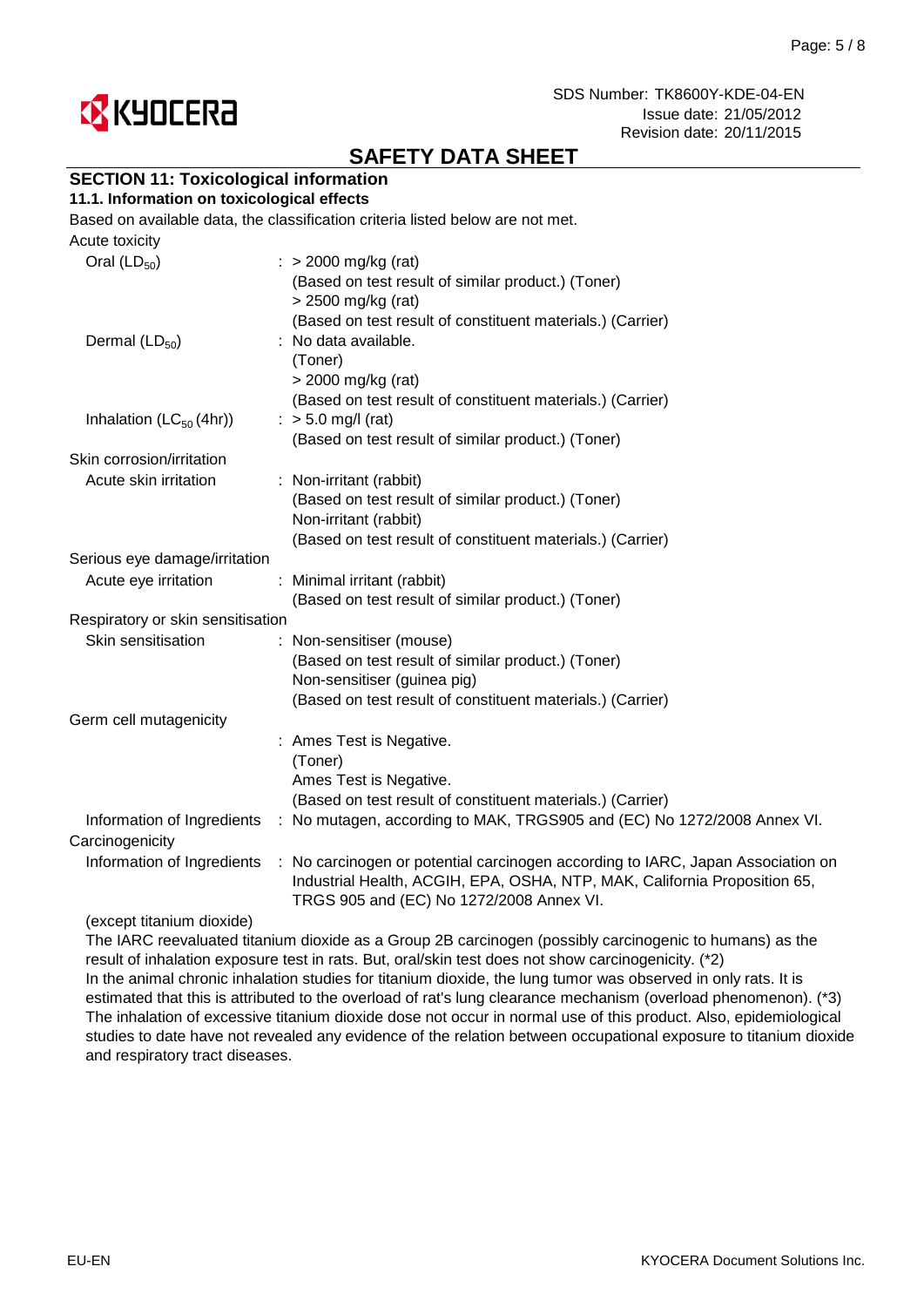

# **SAFETY DATA SHEET**

| Reproductive toxicity                     |                                                                                                                                                                                                                                                                                                                                                                                                                                                                                                                 |  |  |  |
|-------------------------------------------|-----------------------------------------------------------------------------------------------------------------------------------------------------------------------------------------------------------------------------------------------------------------------------------------------------------------------------------------------------------------------------------------------------------------------------------------------------------------------------------------------------------------|--|--|--|
| Information of Ingredients                | : No reproductive toxicant according to MAK, California Proposition 65, TRGS905<br>and (EC) No 1272/2008 Annex VI.                                                                                                                                                                                                                                                                                                                                                                                              |  |  |  |
| STOT-single exposure                      | : No data available.                                                                                                                                                                                                                                                                                                                                                                                                                                                                                            |  |  |  |
| STOT-repeated exposure                    | : No data available.                                                                                                                                                                                                                                                                                                                                                                                                                                                                                            |  |  |  |
| Aspiration hazard                         | : No data available.                                                                                                                                                                                                                                                                                                                                                                                                                                                                                            |  |  |  |
| Chronic effects                           | : In a study in rats by chronic inhalation exposure to a typical toner, a mild to<br>moderate degree of lung fibrosis was observed in 92% of the rats in the high<br>concentration (16 mg/m <sup>3</sup> ) exposure group, and a minimal to mild degree of fibrosis<br>was noted in 22% of the animal in the middle $(4 \text{ mg/m}^3)$ exposure group. (*1)<br>But no pulmonary change was reported in the lowest $(1 \text{ mg/m})$ exposure group, the<br>most relevant level to potential human exposures. |  |  |  |
| Other information                         | : No data available.                                                                                                                                                                                                                                                                                                                                                                                                                                                                                            |  |  |  |
| <b>SECTION 12: Ecological information</b> |                                                                                                                                                                                                                                                                                                                                                                                                                                                                                                                 |  |  |  |
| 12.1. Toxicity                            | : No data available.                                                                                                                                                                                                                                                                                                                                                                                                                                                                                            |  |  |  |
| 12.2. Persistence and degradability       | : No data available.                                                                                                                                                                                                                                                                                                                                                                                                                                                                                            |  |  |  |
| 12.3. Bioaccumulative potential           | : No data available.                                                                                                                                                                                                                                                                                                                                                                                                                                                                                            |  |  |  |
| 12.4. Mobility in soil                    | : No data available.                                                                                                                                                                                                                                                                                                                                                                                                                                                                                            |  |  |  |

### **12.5. Results of PBT and vPvB assessment**

|                             | : No data available.                   |
|-----------------------------|----------------------------------------|
| 12.6. Other adverse effects | : No additional information available. |

### **SECTION 13: Disposal considerations**

### **13.1. Waste treatment methods**

: Do not attempt to incinerate the toner container or unit and the waste toner yourself.

Dangerous sparks may cause burn. Any disposal practice should be done under conditions which meet local, state and federal laws and regulations relating to waste (contact local or state environmental agency for specific rules).

### **SECTION 14: Transport information**

| 14.1. UN number                  | : None.   |
|----------------------------------|-----------|
| 14.2. UN proper shipping name    | : None.   |
| 14.3. Transport hazard class(es) | $:$ None. |
| 14.4. Packing group              | : None.   |

- **14.4. Packing group**
- : None. **14.6. Special precautions for user 14.5. Environmental hazards**

: No additional information available.

**14.7. Transport in bulk according to Annex II of MARPOL73/78 and the IBC Code**

: Not applicable.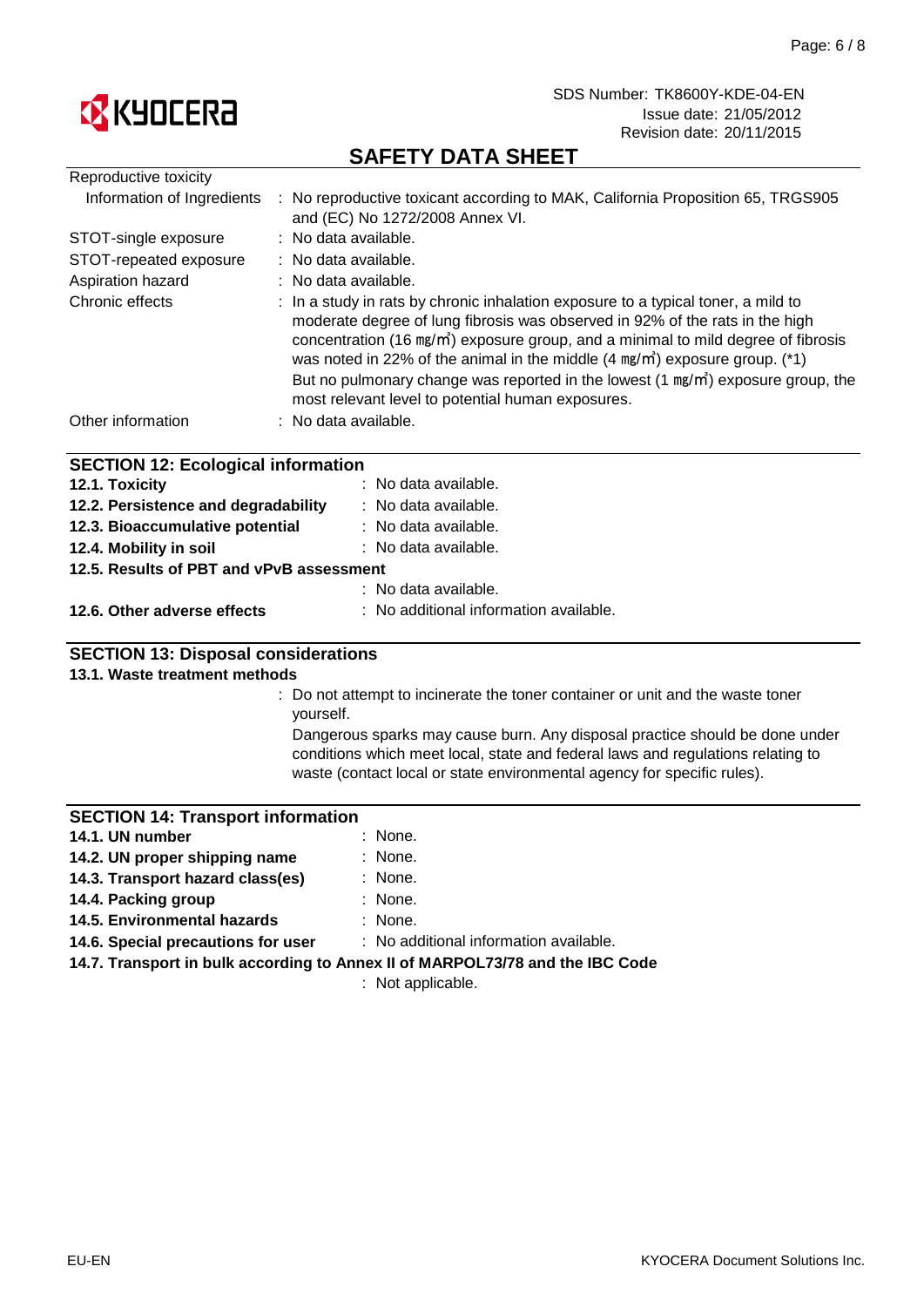

## **SAFETY DATA SHEET**

### **SECTION 15: Regulatory information**

| 15.1. Safety, health and environmental regulations/legislation specific for the substance or mixture                   |
|------------------------------------------------------------------------------------------------------------------------|
| EU regulations                                                                                                         |
| Regulation (EC) No 1005/2009 on substances that deplete the ozone layer, Annex I and Annex II<br>: Not listed.         |
| Regulation (EC) No 850/2004 on persistent organic pollutants, Annex I as amended<br>: Not listed.                      |
| Regulation (EC) No 689/2008 concerning the export and import of dangerous chemicals, Annex I and Annex V<br>as amended |
| : Not listed.                                                                                                          |
| Regulation (EC) No 1907/2006, REACH Annex XVII as amended (Restrictions on use)<br>: Not listed.                       |
| Regulation (EC) No 1907/2006, REACH Annex XIV as amended (Authorisations)<br>: Not listed.                             |
| US regulations                                                                                                         |
| All ingredients in this product comply with order under TSCA.                                                          |
| Canada regulations                                                                                                     |
| This product is not a WHMIS-controlled product, since we consider it as a Manufactured article.                        |
| 15.2. Chemical safety assessment                                                                                       |

: No data available.

### **SECTION 16: Other information**

To the best of our knowledge, the information contained herein is accurate. However, we cannot assume any liability whatsoever for the accuracy or completeness of the information contained herein.

The contents and format of this SDS are in accordance with Regulation (EC) No 1907/2006, Annex II as amended by Regulation (EU) No 453/2010 with respect to SDSs.

| Revision information                        | $:$ Format change.                                                           |
|---------------------------------------------|------------------------------------------------------------------------------|
| Version                                     | : 04                                                                         |
| Full text of H statements under sections 3. |                                                                              |
|                                             | : Not applicable.                                                            |
| Abbreviations and acronyms                  |                                                                              |
| <b>PBT</b>                                  | : Persistent, Bioaccumulative and Toxic                                      |
| vPvB                                        | : Very Persistent and Very Bioaccumulative                                   |
| <b>SVHC</b>                                 | : Substances of Very High Concern                                            |
| CAS                                         | <b>Chemical Abstracts Service</b>                                            |
| <b>ACGIH</b>                                | : American Conference of Governmental Industrial Hygienists                  |
|                                             | 2010 TLVs and BEIs (Threshold Limit Values for Chemical Substances and       |
|                                             | Physica Agents and Biological Exposure Indices)                              |
| <b>OSHA</b>                                 | : Occupational Safety and Health Administration (29 CFR Part 1910 Subpart Z) |
| <b>TWA</b>                                  | : Time Weighted Average                                                      |
| <b>PEL</b>                                  | : Permissible Exposure Limits                                                |
| UN                                          | : United Nations                                                             |
| <b>IARC</b>                                 | : International Agency for Research on Cancer                                |
|                                             | (IARC Monographs on the Evaluations of Carcinogenic Risks to Humans)         |
| <b>EPA</b>                                  | : Environmental Protection Agency (Integrated Risk Information System) (US)  |
| <b>NTP</b>                                  | : National Toxicology Program (Report on Carcinogens) (US)                   |
| MAK                                         | : Maximale Arbeitsplatz-Konzentrationen (List of MAK and BAT Values 2011)    |
|                                             | (DFG: Deutsche Forschungsgemeinschaft)                                       |
| Proposition 65                              | : California, Safe Drinking Water and Toxic Enforcement Act of 1986          |
| <b>TRGS905</b>                              | Technische Regeln für Gefahrstoffe (Deutschland)                             |